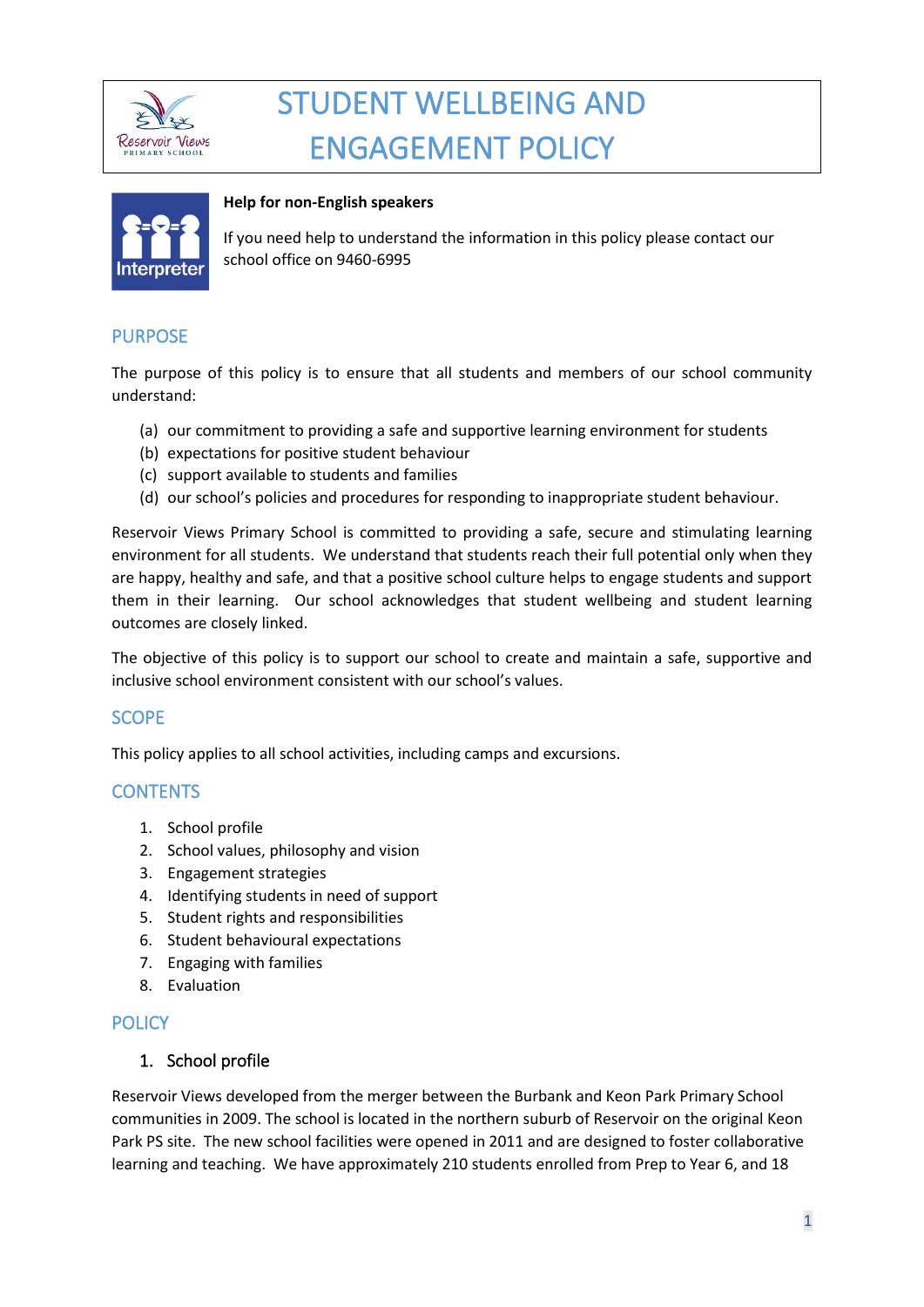staff members including Education Support staff and a specialist English as An Additional Language teacher.

The school is culturally diverse with 38% of families having a language background other than English (LOTE), with the largest LOTE groups being Arabic, Mandarin, Punjabi and Vietnamese. The school has on average 6% students who identify as Torres Strait Islander or Aboriginal. We are proud of our diversity and inclusive school community.

We strive to provide a nurturing and challenging environment that empowers students to reach their personal best, both academically and socially.

## 2. School values, philosophy and vision

Reservoir Views' Statement of Values and School Philosophy is integral to the work that we do and is the foundation of our school community. Students, staff and members of our school community are encouraged to live and demonstrate our core values of respect, resilience and love of learning at every opportunity.

Our school's vision is to provide excellent educational opportunities in a stimulating, safe, nurturing environment and to instil a love of learning, celebrating effort and achievement in the belief that all students can thrive and lead productive and fulfilling lives.

At Reservoir Views Primary School we believe in putting the students at the centre of all our work. All our staff work to ensure that each child receives the educational experiences that will allow them to flourish in whatever path they choose to follow.

We are committed to providing our students with the skills and attitudes that will be needed in their future. We have a strong focus on developing their literacy and numeracy skills as well as deepening their curiosity, knowledge and understanding of the world around them.

## *Our Statement of Values*

**Respect** *(esteem, consideration, dignity, kindness, fairness)* We accept people for whom they are and treat them in a kind and fair way. We rely on everyone to do the right thing. We show consideration and care towards each other.

**Resilience** *(guts, grit, determination, vitality, flexibility, heart, tolerance)* We build self-esteem and social skills which enable children to be able to work and play happily within the school community.

**Love of Learning** *(curiosity, study, information, culture)* We are curious about learning new things, and our learning and teaching environment creates lifelong independent learners.

These values support our students in becoming positive young people within our immediate and broader community.

## 3. Engagement strategies

Reservoir Views Primary School has developed a range of strategies to promote engagement, positive behaviour and respectful relationships for all students in our school. We acknowledge that some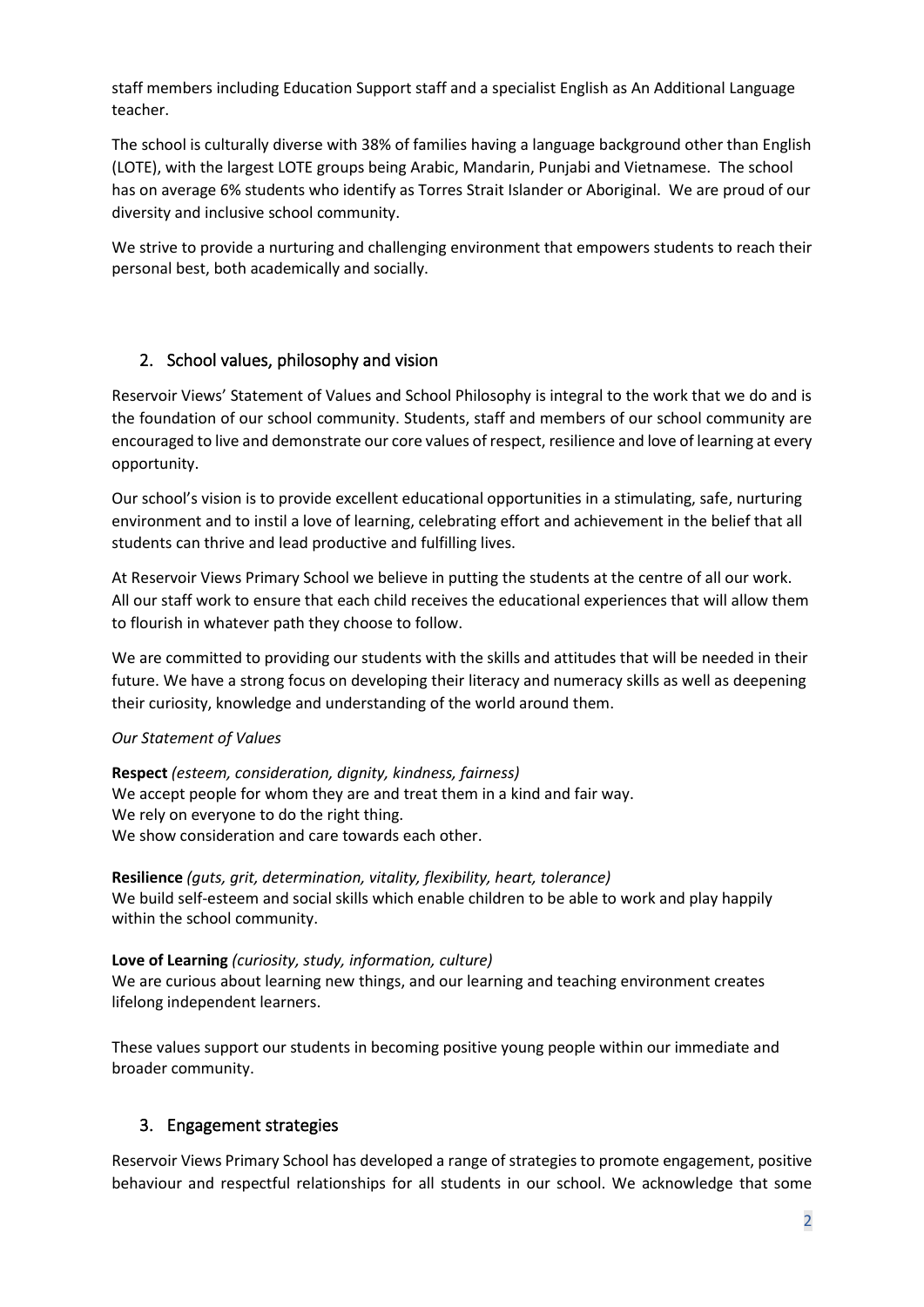students may need extra social, emotional or educational support at school, and that the needs of students will change over time as they grow and learn.

A summary of the universal (whole of school), targeted (year group specific) and individual engagement strategies used by our school is included below:

#### *Universal*

- *high and consistent expectations of all staff, students and parents and carers*
- *prioritise positive relationships between staff and students, recognising the fundamental role this plays in building and sustaining student wellbeing*
- *creating a culture that is inclusive, engaging and supportive*
- *welcoming all parents/carers and being responsive to them as partners in learning*
- *analysing and being responsive to a range of school data such as attendance, Attitudes to School Survey, parent survey data, student management data and school level assessment data*
- *teachers at Reservoir Views Primary School use an instructional framework to ensure an explicit, common and shared model of instruction to ensure that evidenced-based, high yield teaching practices are incorporated into all lessons*
- *teachers at Reservoir Views Primary School adopt a broad range of teaching and assessment approaches to effectively respond to the diverse learning styles, strengths and needs of our students and follow the standards set by the Victorian Institute of Teaching*
- *carefully planned transition programs and documentation to support students moving into different stages of their schooling*
- *positive behaviour and student achievement is acknowledged in the classroom, and formally in school assemblies and communication to parents*
- *monitor student attendance and implement attendance improvement strategies at a wholeschool, cohort and individual level*
- *students have the opportunity to contribute to and provide feedback on decisions aboutschool operations through the Student Representative Council and other forums including year group meetings and Peer Support Groups. Students are also encouraged to speak with their teachers, Year Level Coordinator, Assistant Principal and Principal whenever they have any questions or concerns.*
- *create opportunities for cross—age connections amongst students through school plays, athletics, music programs and clubs*
- *we engage in school wide positive behaviour support with our staff and students, which includes programs such as:*
	- o *Respectful Relationships*
	- o *Bully Stoppers*
	- o *eSmart*
- *programs, incursions and excursions developed to address issue specific behaviour (i.e. Zones of Regulation)*
- *opportunities for student inclusion (i.e. sports teams, clubs, recess and lunchtime activities)*
- *buddy programs*

## *Targeted*

- each professional learning team has a Team Leader, a teacher responsible to liaise with the Wellbeing Coordinator regarding the health and wellbeing of students in their team's cohort
- the school has appointed a Student Wellbeing Coordinator to act as the staff and parents point of contact for students for may need additional support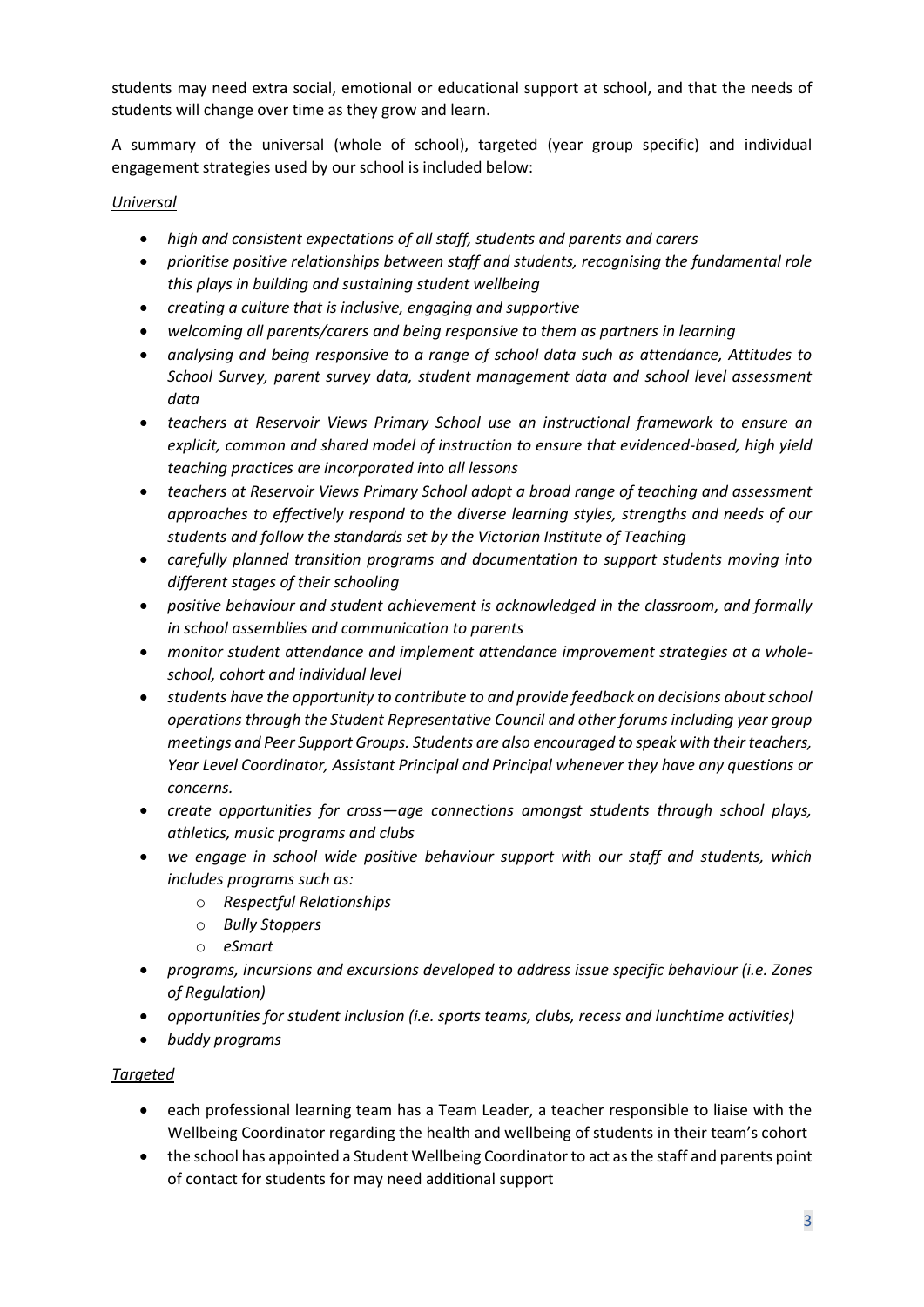- connect all Koorie students with a Koorie Engagement Support Officer
- all students in Out of Home Care will be appointed a Learning Mentor, have an Individual Education Plan and a Student Support Group (SSG) and will be referred to Student Support Services for an Educational Needs Assessment
- the school has a Student Wellbeing team to provide guidance and support for school staff
- staff with particular health and wellbeing roles undertake health promotion and social skills development in response to needs identified by student wellbeing data, classroom teachers or other school staff each year.
- staff will apply a trauma-informed approach to working with students who have experienced trauma

## *Individual*

• *[Student Support Groups](https://www2.education.vic.gov.au/pal/student-support-groups/policy)* A student support group is a partnership between schools, parents/ carers, the student and relevant agencies. The group works together to plan and support the educational health, social, cultural and emotional wellbeing of students with diverse learning needs.

*<https://www2.education.vic.gov.au/pal/student-support-groups/policy>*

- *[Individual Education Plans](https://www2.education.vic.gov.au/pal/individual-education-plans-ieps/policy)* An IEP is a written statement that describes the adjustments, goals and strategies to meet a student's individual needs so they can reach their full potential. An IEP is essential as it helps you plan and monitor a student's unique learning needs. A *https://www2.education.vic.gov.au/pal/individual-education-plans-ieps/policy*
- *[Behaviour -](https://www2.education.vic.gov.au/pal/behaviour-students/policy) Students* We use positive an non punitive approaches to behaviour in a restorative manner. We teach the Zones of Regulation to support student understanding of emotions and allow them use strategies to regulate.
- *[Behaviour](https://www2.education.vic.gov.au/pal/behaviour-students/guidance/6-behaviour-support-plans) Support Plans* A behaviour support plan is in place for students who need a monitored approach to their behaviours to ensure maximum success. Clearly stated expectations and goals, along with guidance in responding to triggers are identified. *https://www.education.vic.gov.au/school/teachers/profdev/Pages/help-children-withbehaviours-of-concern.aspx*
- *[Student Support Services](https://www2.education.vic.gov.au/pal/student-support-services/policy)* SSS is managed through a referral process by a student's school through the SSS Key Contact Officer. The SSS teams are comprised of professional including but not limited to; psychologists, speech pathologists and social workers. *https://www2.education.vic.gov.au/pal/student-support-services/policy*

as well as to other Department programs and services such as:

- [Program for Students with Disabilities](https://www.education.vic.gov.au/school/teachers/learningneeds/Pages/psd.aspx)
- *[Mental health toolkit](https://www.education.vic.gov.au/school/teachers/health/mentalhealth/Pages/mentalhealthtoolkit.aspx)*
- [LOOKOUT](https://www.education.vic.gov.au/about/programs/Pages/lookout.aspx)

Reservoir Views Primary School implements a range of strategies that support and promote individual engagement. These can include:

- building constructive relationships with students at risk or students who are vulnerable due to complex individual circumstances
- meeting with the student and their parent/carer to talk about how best to help the student engage with school
- developing an Individual Learning Plan and/or a Behaviour Support Plan
- considering if any environmental changes need to be made, for example changing the classroom set up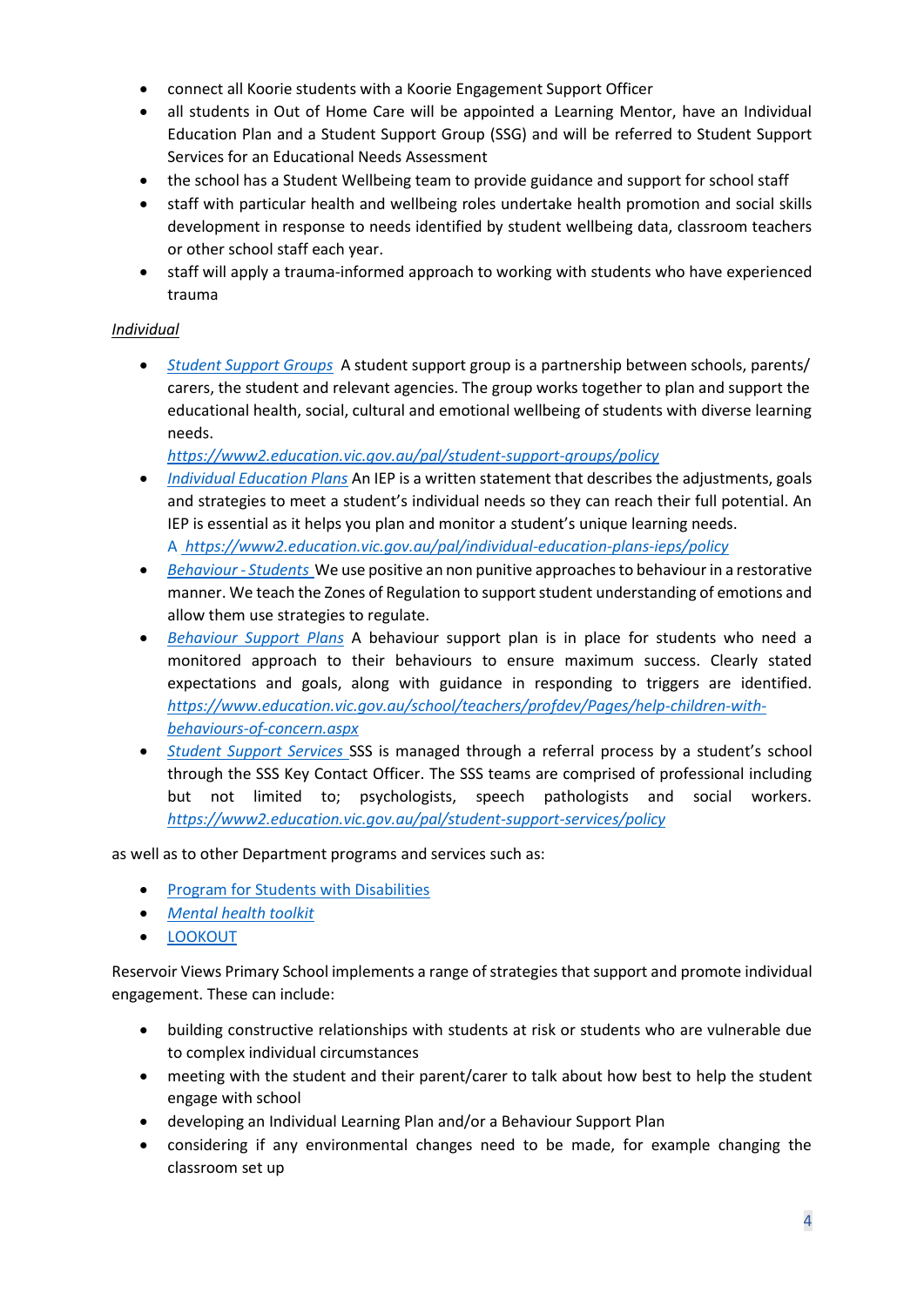- referring the student to:
	- o school-based wellbeing supports
	- o Student Support Services
	- o Appropriate external supports such as council based youth and family services, other allied health professionals, headspace, child and adolescent mental health services or ChildFirst
	- o Re-engagement programs such as Yarra Me

Where necessary the school will support the student's family to engage by:

- being responsive and sensitive to changes in the student's circumstances and health and wellbeing
- collaborating, where appropriate and with the support of the student and their family, with any external allied health professionals, services or agencies that are supporting the student
- monitoring individual student attendance and developing an Attendance Improvement Plan in collaboration with the student and their family
- running regular Student Support Group meetings for all students:
	- o with a disability
	- o in Out of Home Care
	- o and with other complex needs that require ongoing support and monitoring.

## 4. Identifying students in need of support

Reservoir Views Primary School is committed to providing the necessary support to ensure our students are supported intellectually, emotionally and socially. The Student Wellbeing team plays a significant role in developing and implementing strategies to help identify students in need of support and enhance student wellbeing. Reservoir Views Primary School will utilise the following information and tools to identify students in need of extra emotional, social or educational support:

- personal, health and learning information gathered upon enrolment and while the student is enrolled
- information gathered during transition to school, eg pre-school/kinder, and from previously attended school
- attendance records
- academic performance
- observations by school staff such as changes in engagement, behaviour, self-care, social connectedness and motivation
- attendance, detention and suspension data
- engagement with families
- self-referrals or referrals from peers
- other risk factors arising from changes in family circumstances, homelessness, and family violence.

## 5. Student rights and responsibilities

All members of our school community have a right to experience a safe and supportive school environment. We expect that all students, staff, parents and carers treat each other with respect and dignity. Our school's Statement of Values highlights the rights and responsibilities of members of our community.

Students have the right to: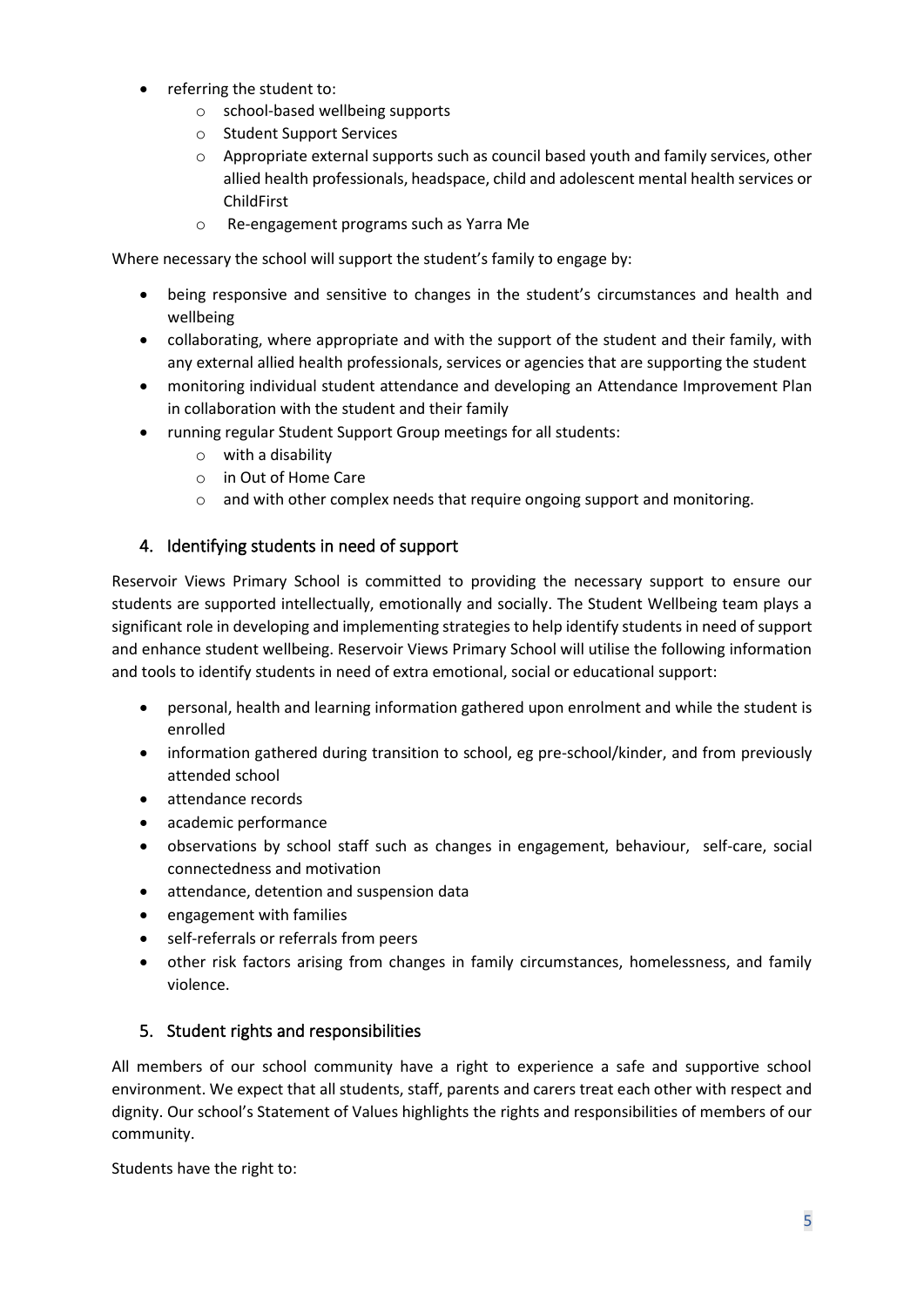- participate fully in their education
- feel safe, secure and happy at school
- learn in an environment free from bullying, harassment, violence, discrimination or intimidation
- express their ideas, feelings and concerns.

Students have the responsibility to:

- participate fully in their educational program
- display positive behaviours that demonstrate respect for themselves, their peers, their teachers and members of the school community
- respect the right of others to learn.

Students who may have a complaint or concern about something that has happened at school are encouraged to speak to their parents or carers and approach a trusted teacher or a member of the school leadership team.

#### *6.* Student behavioural expectations

Behavioural expectations of students, staff and families are grounded in our school's Statement of Values. Student bullying behaviour will be responded to consistently with Reservoir Views Primary School's Bullying policy.

When a student acts in breach of the behaviour standards of our school community, Reservoir Views Primary School will institute a staged response, consistent with the Department of Education and Training's Student Engagement and Inclusion Guidelines. Where appropriate, parents will be informed about the inappropriate behaviour and the disciplinary action taken by teachers and other school staff.

Disciplinary measures may be used as part of a staged response to inappropriate behaviour in combination with other engagement and support strategies to ensure that factors that may have contributed to the student's behaviour are identified and addressed. Disciplinary measures at our school will be applied fairly and consistently. Students will always be provided with an opportunity to be heard.

Disciplinary measures that may be applied include:

- *warning a student that their behaviour is inappropriate*
- *teacher controlled consequences such as moving a student in a classroom or other reasonable and proportionate responses to misbehaviour*
- *withdrawal of privileges*
- *referral to the Year Level Coordinator*
- *restorative practices*
- *detentions*
- *behaviour support and intervention meetings*
- *suspension*
- *expulsion*

Suspension, expulsion and restrictive interventions are measures of last resort and may only be used in situations consistent with Department policy, available at:

- <https://www2.education.vic.gov.au/pal/suspensions/policy>
- <https://www2.education.vic.gov.au/pal/expulsions/policy>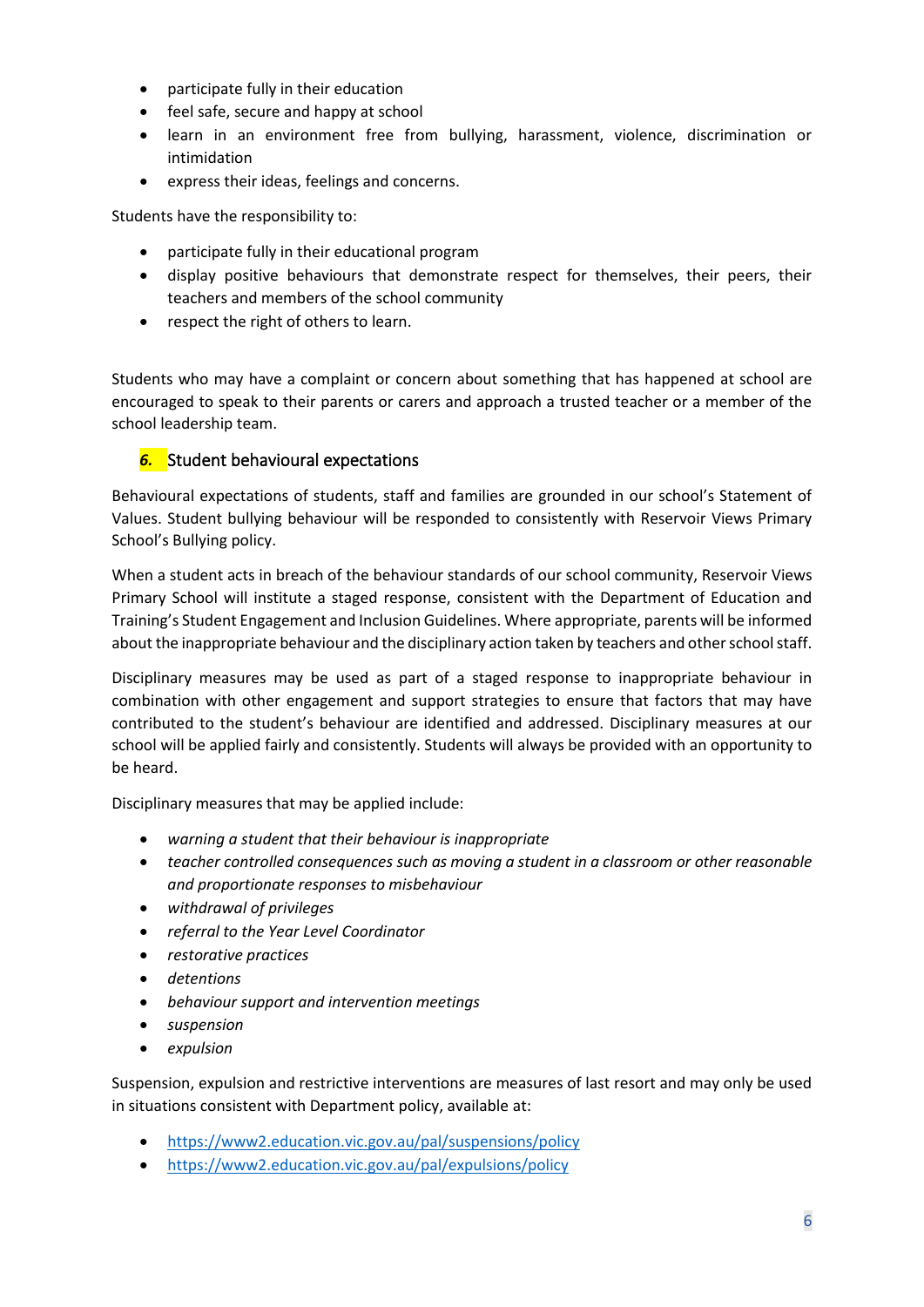• <https://www2.education.vic.gov.au/pal/restraint-seclusion/policy>

In line with Ministerial Order 1125, no student aged 8 or younger will be expelled without the approval of the Secretary of the Department of Education and Training.

The Principal of Reservoir Views Primary School is responsible for ensuring all suspensions and expulsions are recorded on CASES21.

Corporal punishment is prohibited in our school and will not be used in any circumstance.

## 7. Engaging with families

Reservoir Views Primary School values the input of parents and carers, and we will strive to support families to engage in their child's learning and build their capacity as active learners. We aim to be partners in learning with parents and carers in our school community.

We work hard to create successful partnerships with parents and carers by:

- ensuring that all parents have access to our school policies and procedures, available on our school website
- maintaining an open, respectful line of communication between parents and staff, supported by our Communicating with School Staff policy.
- providing parent volunteer opportunities so that families can contribute to school activities
- involving families with homework and other curriculum-related activities
- involving families in school decision making
- coordinating resources and services from the community for families
- including families in Student Support Groups, and developing individual plans for students.

#### 8. Evaluation

Reservoir Views Primary School will collect data each year to understand the frequency and types of wellbeing issues that are experienced by our students so that we can measure the success or otherwise of our school based strategies and identify emerging trends or needs.

Sources of data that will be assessed on an annual basis include:

- incidents data
- school reports
- parent survey
- case management
- CASES21, including attendance and absence data
- SOCS

Reservoir Views Primary School will also regularly monitor available data dashboards to ensure any wellbeing or engagement issues are acted upon in a timely manner and any intervention occurs as soon as possible.

## **COMMUNICATION**

This policy will be communicated to our school community in the following ways:

- Available publicly on our school's website
- Included in staff induction processes
- Included as annual reference in school newsletter